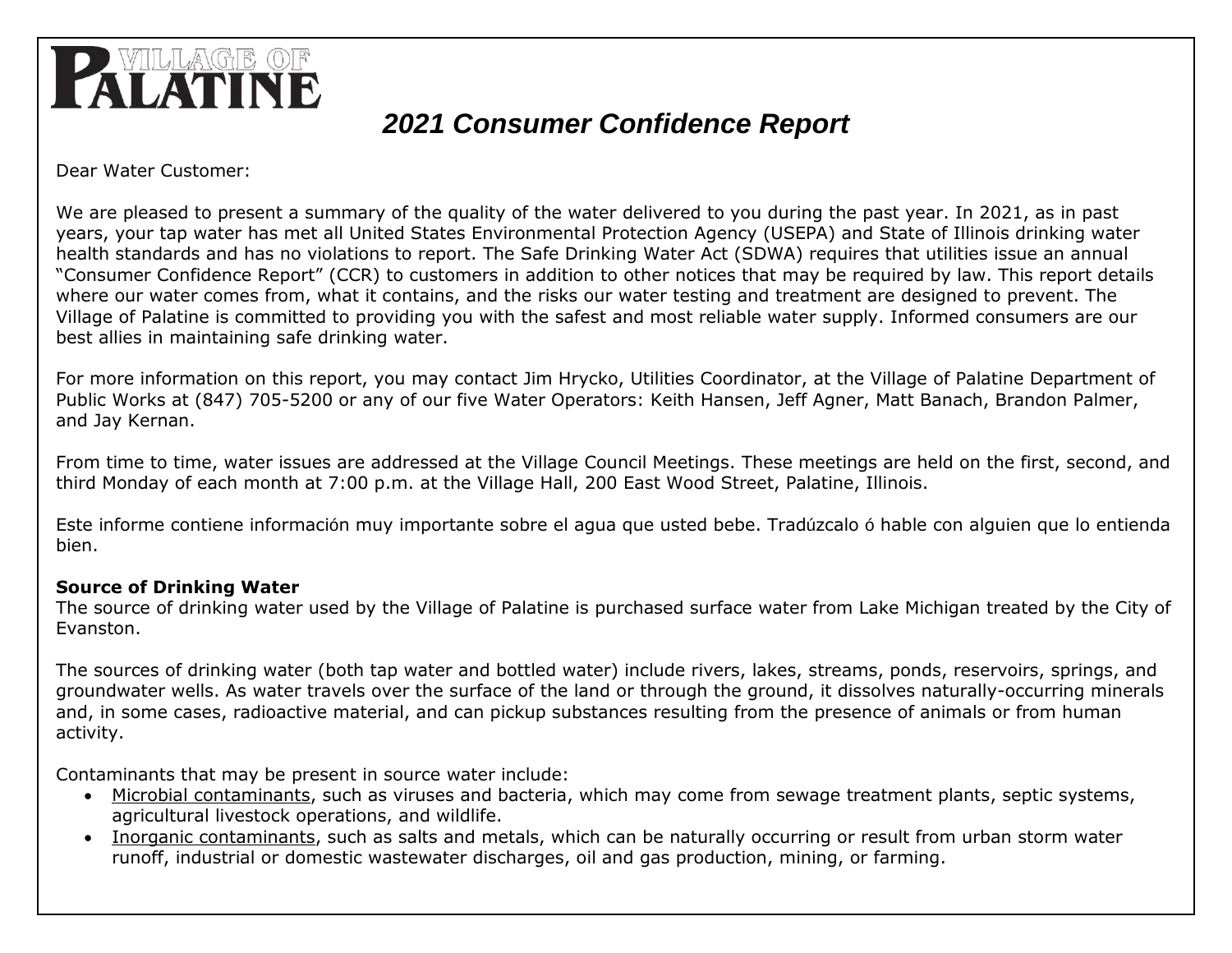- Pesticides and herbicides, which may come from a variety of sources such as agriculture, urban storm water runoff, and residential uses.
- Organic chemical contaminants, including synthetic and volatile organic chemicals, which are by-products of industrial processes and petroleum production, and can also come from gas stations, urban storm water runoff, and septic systems.
- Radioactive contaminants, which can be naturally occurring or be the result of oil and gas production and mining activities.

Drinking water, including bottled water, may reasonably be expected to contain at least small amounts of some contaminants. In order to ensure that tap water is safe to drink, the EPA prescribes regulations which limit the amount of certain contaminants in water provided by public water systems. Food & Drug Administration (FDA) regulations establish limits for contaminants in bottled water which must provide the same protection for public health. The presence of contaminants does not necessarily indicate that water poses a health risk. **More information about contaminants and potential health effects can be obtained by calling the USEPA's Safe Drinking Water Hotline at (800) 426-4791.**

Some people may be more vulnerable to contaminants in drinking water than the general population. Immuno-compromised persons such as persons with cancer undergoing chemotherapy, persons who have undergone organ transplants, people with HIV/AIDS or other immune system disorders, some elderly, and infants can be particularly at risk from infections. These people should seek advice about drinking water from their health care providers. EPA and Centers for Disease Control (CDC) guidelines on appropriate means to lessen the risk of infection by cryptosporidium and other microbial contaminants are available from the Safe Drinking Water Hotline at (800) 426-4791.

Cryptosporidium is not monitored by the Village of Palatine. However, in accordance with the "Long Term Enhanced Surface Water Treatment Rule" established by USEPA, Evanston is currently monitoring for cryptosporidium. Testing for cryptosporidium began in April 2007. Monitoring performed by Evanston between August 2018 and November 2018 did not detect cryptosporidium, giardia, or Escherichia coli in the "raw" source water withdrawn from Lake Michigan.

#### **Source Water Assessment**

A Source Water Assessment summary is included below for your convenience.

The Illinois EPA considers all surface water sources of community water supply to be susceptible to potential pollution problems. The very nature of surface water allows contaminants to migrate into the intakes with no protection, only dilution, which is the reason for mandatory treatment for all surface water supplies in Illinois. All three of Evanston's intakes are located far enough offshore that shoreline impacts are not considered a factor on water quality. However, at certain times of the year the potential for contamination exists due to the proximity of the North Shore Channel and wet-weather flows. In addition, the proximity to a major shipping lane adds to the susceptibility of these three intakes. Water supply officials from Evanston are active members of the West Shore Water Producers Association. Coordination regarding water quality situations (i.e. spills, tanker leaks, exotic species, etc.) is frequently discussed during the association's quarterly meetings. Lake Michigan, as well as all the great lakes, has many different organizations and associations that are currently working to either maintain or improve water quality. Since the predominant land use within Illinois' boundary of Lake Michigan watershed is urban, a majority of watershed protection activities in this document are aimed at this purpose.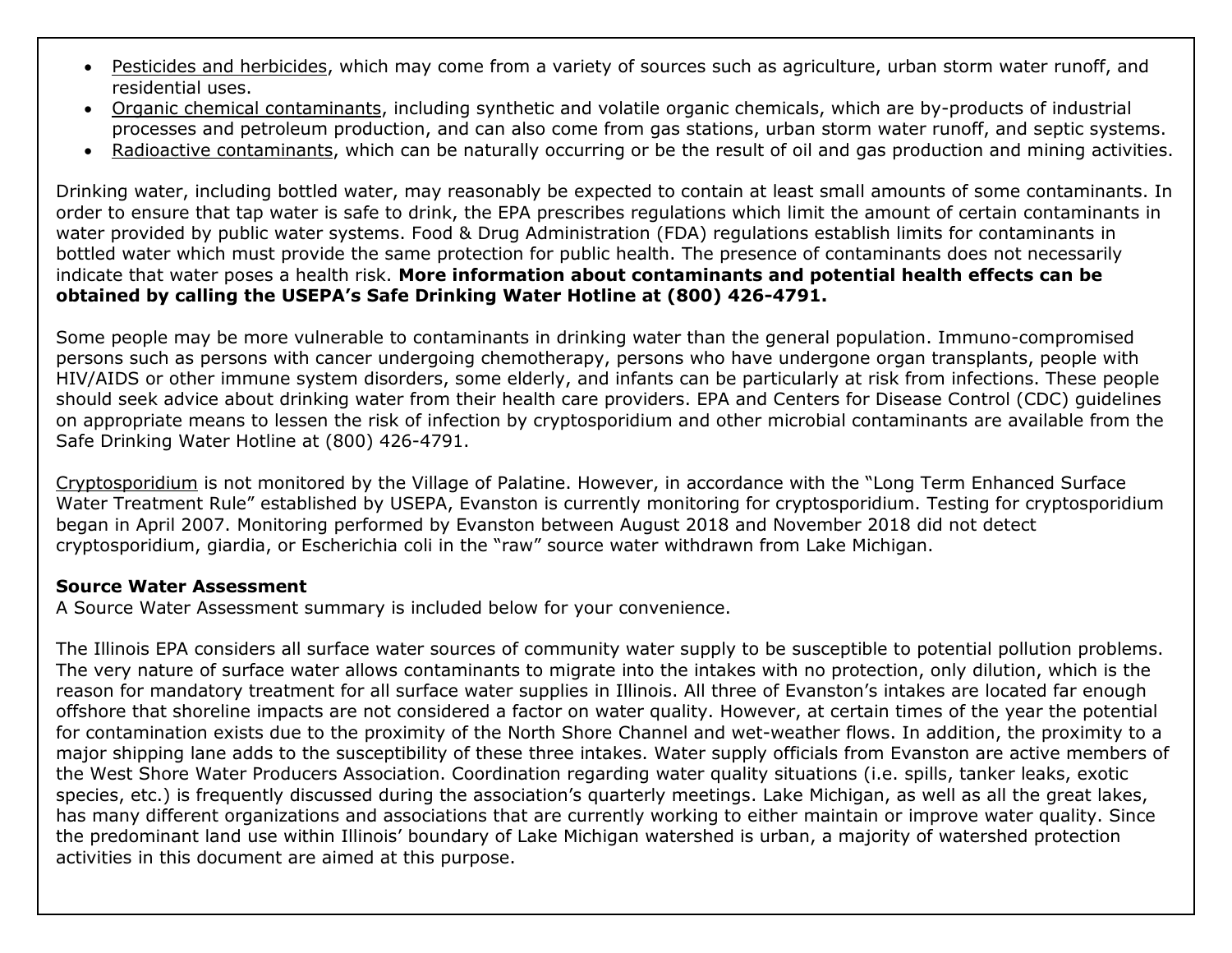## **PALATINE'S 2021 REGULATED CONTAMINANTS DETECTED**

#### **Lead and Copper**

If present, elevated levels of lead can cause serious health problems, especially for pregnant women and young children. Lead in drinking water is primarily from materials and components associated with service lines and home plumbing. We are responsible for providing high quality drinking water, but we cannot control the variety of materials used in plumbing components. When your water has been sitting for several hours, you can minimize the potential for lead exposure by flushing your tap for 30 seconds to 2 minutes before using water for drinking or cooking.

If you are concerned about lead in your water, you may wish to have your water tested. Information on lead in drinking water, testing methods, and steps you can take to minimize exposure is available from the Safe Drinking Water Hotline or at [https://www.epa.gov/ground-water-and-drinking-water/basic-information-about-lead-drinking-water.](https://www.epa.gov/ground-water-and-drinking-water/basic-information-about-lead-drinking-water)

| Lead or Copper | Collection<br>Date | <b>MCLG</b> | Action<br>Level (AL) | 90 <sup>th</sup><br>Percentile | # of Sites<br>Over AL | Violation | Likely Source of Contamination                                                                                |
|----------------|--------------------|-------------|----------------------|--------------------------------|-----------------------|-----------|---------------------------------------------------------------------------------------------------------------|
| Lead (ppb)     | 9/1/2020           | $\mathbf 0$ | 15                   | 5.9                            |                       | <b>No</b> | Corrosion of household plumbing systems; Erosion of<br>natural deposits.                                      |
| Copper (ppm)   | 9/1/2020           | 1.3         | 1.3                  | 0.051                          |                       | <b>No</b> | Erosion of natural deposits; Leaching from wood<br>preservatives; Corrosion of household plumbing<br>systems. |

| Coliform Bacteria | <b>MCLG</b> | <b>Total Coliform MCL</b>             | <b>Highest</b><br>No. of<br>Positive | Fecal<br>Coliform or<br>E. Coli MCL | Total No. of Positive<br>E. Coli or Fecal<br><b>Coliform Samples</b> | Violation | Likely Source of<br>Contamination        |
|-------------------|-------------|---------------------------------------|--------------------------------------|-------------------------------------|----------------------------------------------------------------------|-----------|------------------------------------------|
| Coliform Bacteria |             | 5% of monthly samples<br>are positive |                                      |                                     |                                                                      | No        | Naturally present in the<br>environment. |

| Disinfectants & Disinfection<br>By-Products    | Collection<br>Date | Highest<br>Level<br><b>Detected</b> | Range of<br>Levels<br>Detected | <b>MCLG</b> | <b>MCL</b> | Violation | Likely Source of Contamination                |
|------------------------------------------------|--------------------|-------------------------------------|--------------------------------|-------------|------------|-----------|-----------------------------------------------|
| Haloacetic Acids (ppb)                         | 2021               | 28                                  | $8.37 - 26.9$                  | N/A         | 60         | <b>No</b> | By-product of drinking water<br>disinfection. |
| <b>Total Trihalomethanes</b><br>$(TTHM)$ (ppb) | 2021               | 47                                  | $15.64 - 63$                   | N/A         | 80         | <b>No</b> | By-product of drinking water<br>disinfection. |
| Chlorine (ppm)                                 | 12/31/2021         |                                     | $1 - 1$                        | MRDI $G=4$  | $MRDL=4$   | No        | Water additive used to control<br>microbes.   |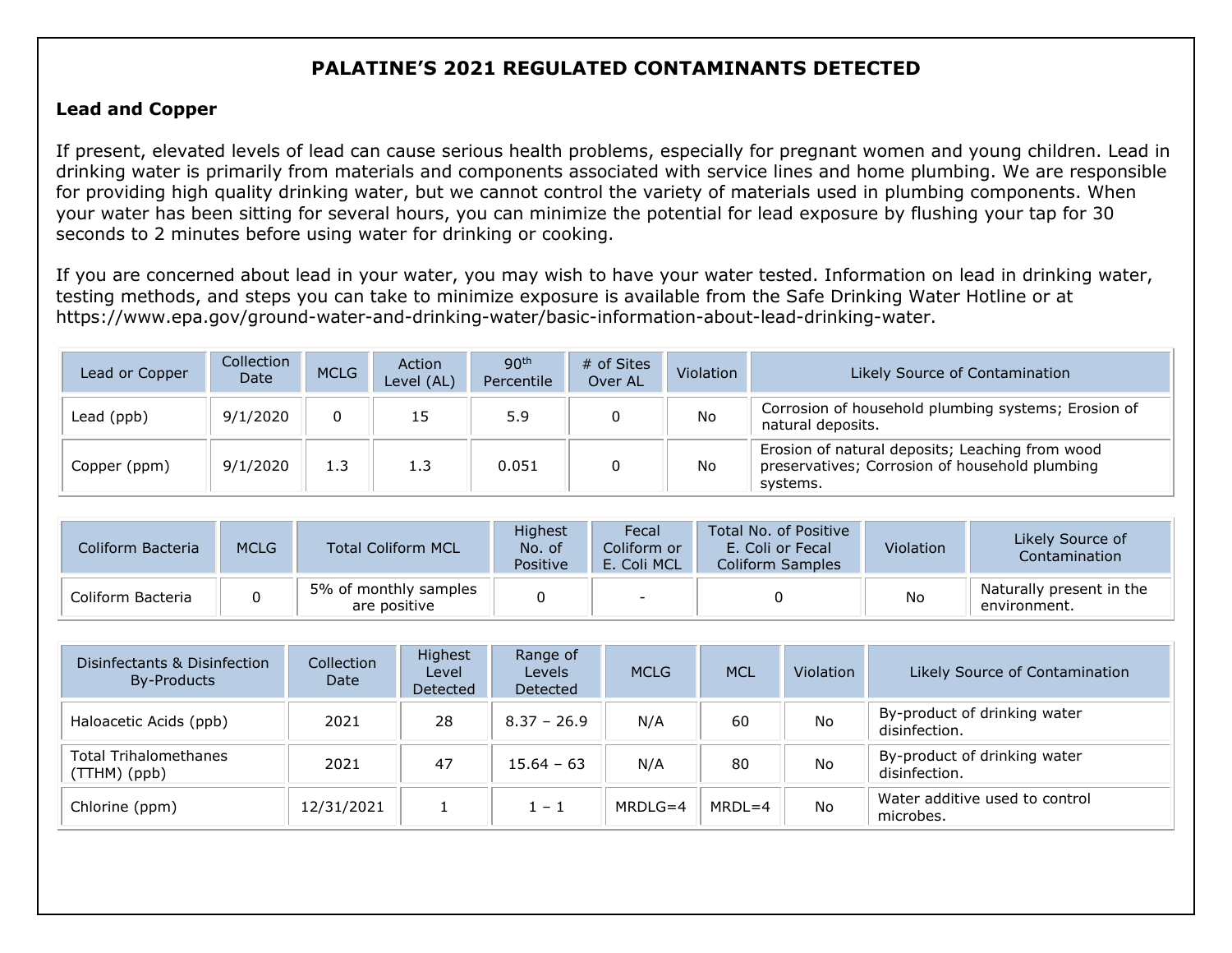| <b>Inorganic Contaminants</b> | Collection<br>Date | Highest<br>Level<br>Detected | Range of<br><b>Levels</b><br>Detected | <b>MCLG</b>    | <b>MCL</b> | <b>Violation</b> | Likely Source of Contamination                                                                                                   |
|-------------------------------|--------------------|------------------------------|---------------------------------------|----------------|------------|------------------|----------------------------------------------------------------------------------------------------------------------------------|
| Arsenic (ppb)                 | 2021               | 1.0                          | $0 - 1.0$                             | $\mathbf{0}$   | 10         | <b>No</b>        | Erosion of natural deposits; Runoff from<br>orchards; Runoff from glass and electronics<br>production wastes.                    |
| Barium (ppm)                  | 2021               | 0.085                        | $0.017 - 0.085$                       | $\overline{2}$ | 2          | <b>No</b>        | Discharge of drilling wastes; Discharge from<br>metal refineries; Erosion of natural deposits.                                   |
| Fluoride (ppm)                | 2021               | 1.04                         | $0.66 - 1.04$                         | $\overline{a}$ | 4.0        | <b>No</b>        | Erosion of natural deposits; Water additive<br>which promotes strong teeth; Discharge from<br>fertilizer and aluminum factories. |
| Iron (ppm)                    | 2021               | 0.63                         | $0.13 - 0.63$                         | N/A            | 1.0        | <b>No</b>        | This contaminant is not currently regulated by<br>the USEPA. However, the state regulates.<br>Erosion of natural deposits.       |
| Manganese (ppb)               | 2021               | 25                           | $9.1 - 25$                            | 150            | 150        | No               | This contaminant is not currently regulated by<br>the USEPA. However, the state regulates.<br>Erosion of natural deposits.       |
| Selenium (ppb)                | 2021               | 2.6                          | $0 - 2.6$                             | 50             | 50         | <b>No</b>        | Discharge from petroleum and metal<br>refineries; Erosion of natural deposits;<br>Discharge from mines.                          |
| Sodium (ppm)                  | 2021               | 43                           | $17 - 43$                             | N/A            | N/A        | No               | Erosion from naturally occurring deposits; Used<br>in water softener regeneration.                                               |

| <b>Radioactive Contaminants</b>                    | Collection<br>Date | Highest<br>Level<br>Detected | Range of<br><b>Levels</b><br>Detected | <b>MCLG</b>  | <b>MCL</b> | Violation | Likely Source of Contamination |
|----------------------------------------------------|--------------------|------------------------------|---------------------------------------|--------------|------------|-----------|--------------------------------|
| Combined Radium<br>226/228 (pCi/L)                 | 7/10/2019          | 14.01                        | $0.733 - 14.01$                       | <sup>n</sup> |            | No        | Erosion of natural deposits.   |
| Gross alpha excluding<br>radon and uranium (pCi/L) | 7/10/2019          | 12.2                         | $0 - 12.2$                            |              | 15         | No        | Erosion of natural deposits.   |

We have monitored the raw water for our emergency back-up wells and that data is available upon request. Please contact Public Works at (847) 705-5200 if you would like this information.

Note: The state requires monitoring of certain contaminants less than once per year because the concentrations of these contaminants do not change frequently. Therefore, some of this data may be more than one year old.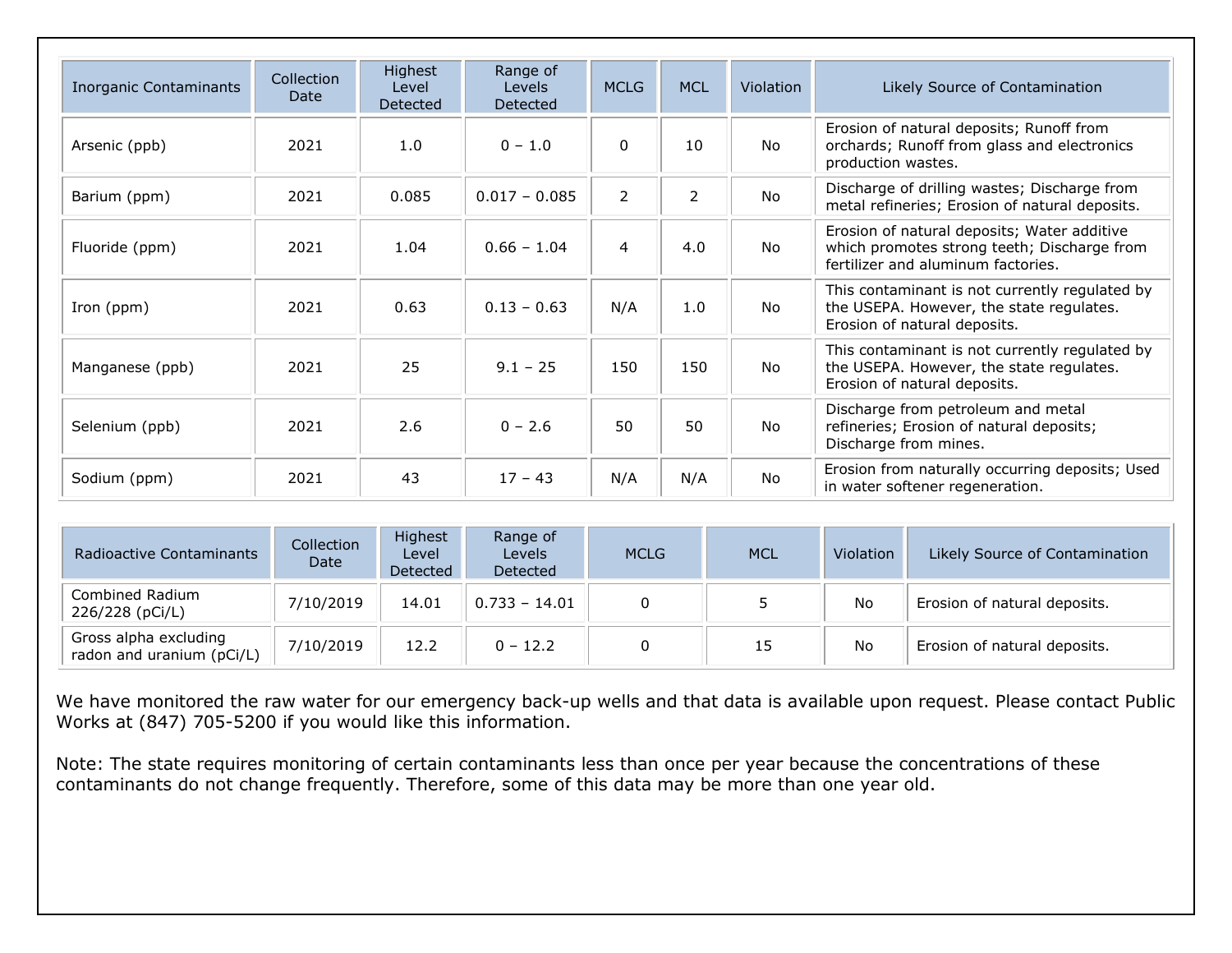## **PALATINE'S 2021 UNREGULATED CONTAMINANTS**

### **Fourth Unregulated Contaminant Monitoring Rule (UCMR 4) Date Monitored: 2018-2021**

The 1996 Safe Drinking Water Act (SDWA) amendments require that once every five years, EPA issue a new list of no more than 30 unregulated contaminants to be monitored by public water systems (PWSs). The Fourth Unregulated Contaminant Monitoring Rule (UCMR 4) was published in the Federal Register on December 20, 2016. UCMR 4 requires monitoring for 30 chemical contaminants between 2018 and 2021 using analytical methods developed by EPA and consensus organizations. This monitoring provides a basis for future regulatory actions to protect public health.

| Unregulated Contaminant<br>Monitoring Rule (UCMR 4) | Date<br>Collected | <b>MCLG</b>   | Highest Allowed (MCL)                                  | Highest<br>Level<br>Detected | Range of<br>Levels<br>Detected | Violation | Source of Contamination                      |
|-----------------------------------------------------|-------------------|---------------|--------------------------------------------------------|------------------------------|--------------------------------|-----------|----------------------------------------------|
| HAA5 (ppb)                                          | 2021              | N/A           | 80                                                     | 26.9                         | $8.37 - 26.9$                  | No        | By-product of drinking<br>water chlorination |
| HAA6Br (ppb)                                        | 2021              | Not regulated | Not regulated                                          | 13.0                         | $5.46 - 13.0$                  | No        | By-product of drinking<br>water chlorination |
| HAA9 (ppb)                                          | 2021              | Not regulated | Not regulated                                          | 43.1                         | $6.99 - 43.1$                  | <b>No</b> | By-product of drinking<br>water chlorination |
| Manganese (ppm)                                     | 10/5/2021         | Not regulated | <b>USEPA National</b><br>Secondary Standard of<br>0.05 | 0.0005                       | $0 - 0.0005$                   | <b>No</b> | Erosion of naturally<br>occurring deposits   |

Note: A maximum contaminant level (MCL) for these contaminants has not been established by either state or federal regulations, nor has mandatory health effects language been set. The purpose of unregulated contaminant monitoring is to assist USEPA in determining the occurrences of unregulated contaminants in drinking water and whether future regulation is warranted.

- HAA5 is an Haloacetic Acids (HAA) group comprised of monochloroacetic acid, dichloroacetic acid, trichloroacetic acid, monobromoacetic acid, and dibromoacetic acid.
- HAA6Br is an Haloacetic Acids (HAA) group comprised of monobromoacetic acid, dibromoacetic acid, bromochloroacetic acid, bromodichloroacetic acid, chlorodibromoacetic acid, and tribromoacetic acid.
- HAA9 is an Haloacetic Acids (HAA) group comprised of monobromoacetic acid, dibromoacetic acid, bromochloroacetic acid, bromodichloroacetic acid, chlorodibromoacetic acid, tribromoacetic acid, trichloroacetic acid, monochloroacetic acid, and dichloroacetic acid.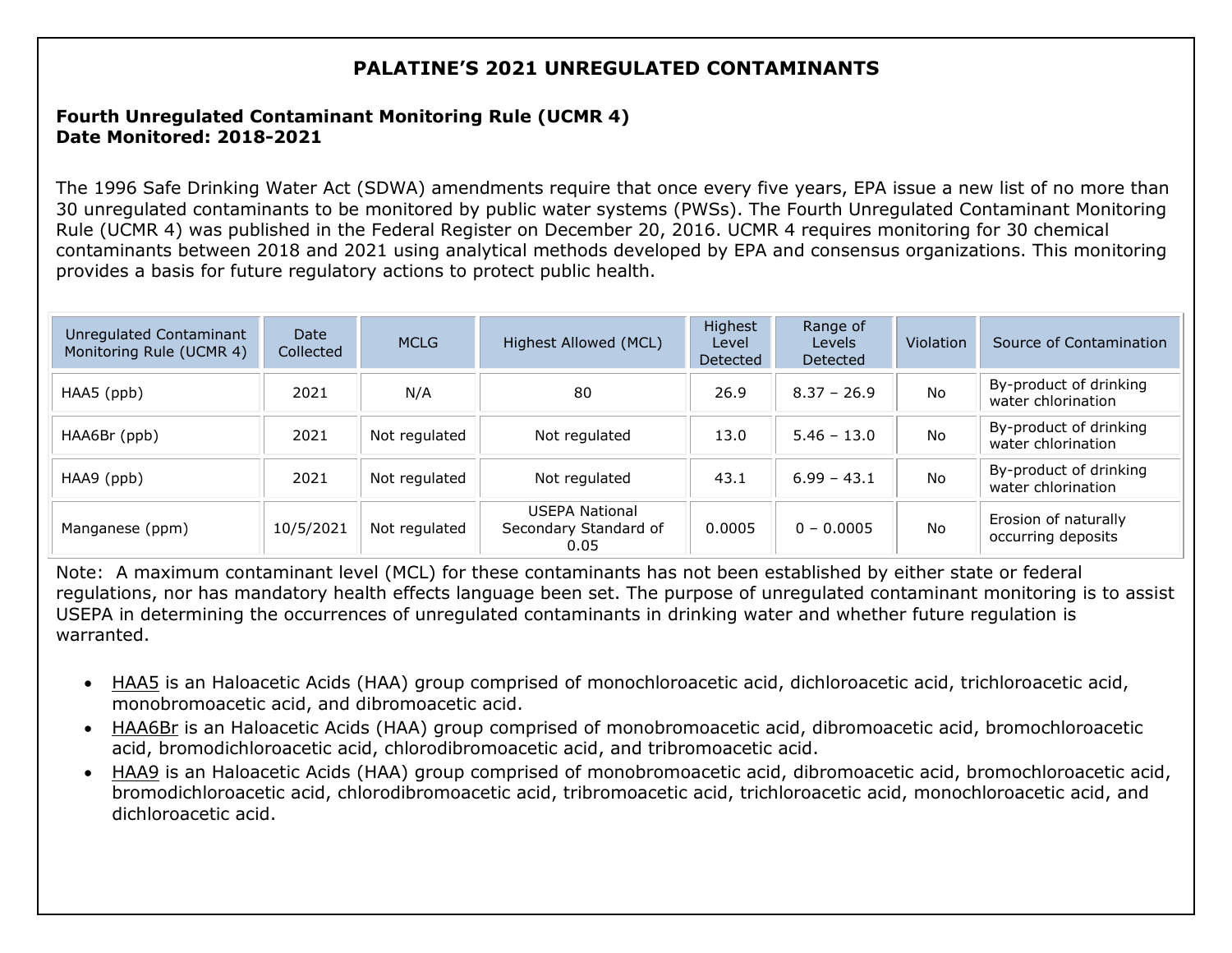## **EVANSTON'S ANNUAL DRINKING WATER QUALITY REPORT - IL0310810**

Annual Water Quality Report for the period of January 1 to December 31, 2021.

This report is intended to provide you with important information about your drinking water and the efforts made by the EVANSTON water system to provide safe drinking water. The source of drinking water used by EVANSTON is Surface Water.

For more information regarding this report, please contact: Darrell King at (847) 448-4311.

Este informe contiene información muy importante sobre el agua que usted bebe. Tradúzcalo ó hable con alguien que lo entienda bien.

| <b>Inorganic Contaminants</b>           | Collection<br>Date | Highest<br>Level<br>Detected | Range of<br>Levels<br>Detected | <b>MCLG</b>    | <b>MCL</b> | <b>Violation</b> | Likely Source of Contamination                                                                                                      |
|-----------------------------------------|--------------------|------------------------------|--------------------------------|----------------|------------|------------------|-------------------------------------------------------------------------------------------------------------------------------------|
| Barium (ppm)                            | 2021               | 0.021                        | $0.021 - 0.021$                | $\mathcal{P}$  |            | No.              | Discharge of drilling wastes;<br>Discharge from metal refineries;<br>Erosion of natural deposits.                                   |
| Fluoride (ppm)                          | 2021               | 0.7                          | $0.7 - 0.7$                    | $\overline{4}$ | 4.0        | <b>No</b>        | Erosion of natural deposits; Water<br>additive which promotes strong<br>teeth; Discharge from fertilizer and<br>aluminum factories. |
| Nitrate [measured as<br>Nitrogen] (ppm) | 2021               | 0.3                          | $0.3 - 0.3$                    | 10             | 10         | No.              | Runoff from fertilizer use; Leaching<br>from septic tanks, sewage; Erosion<br>of natural deposits.                                  |
| Sodium (ppm)                            | 2021               | 8                            | $8.1 - 8.1$                    | N/A            | N/A        | No.              | Erosion of naturally occurring<br>deposits; used in water softener<br>regeneration.                                                 |

There is not a state or federal MCL for sodium. Monitoring is required to provide information to consumers and health officials that are concerned about sodium intake due to dietary precautions. If you are on a sodium-restricted diet, you should consult a physician about this level of sodium in the water.

| <b>Radioactive Contaminants</b>                    | <b>Collection</b><br>Date | Highest<br>Level<br>Detected | Range of<br>Levels<br>Detected | <b>MCLG</b> | <b>MCL</b> | Violation | Likely Source of Contamination |
|----------------------------------------------------|---------------------------|------------------------------|--------------------------------|-------------|------------|-----------|--------------------------------|
| Combined Radium<br>226/228 (pCi/L)                 | 1/28/2020                 | 1.02                         | $1.02 - 1.02$                  |             |            | No        | Erosion of natural deposits.   |
| Gross alpha excluding<br>radon and uranium (pCi/L) | 1/28/2020                 | 0.72                         | $0.72 - 0.72$                  |             | 15         | No        | Erosion of natural deposits.   |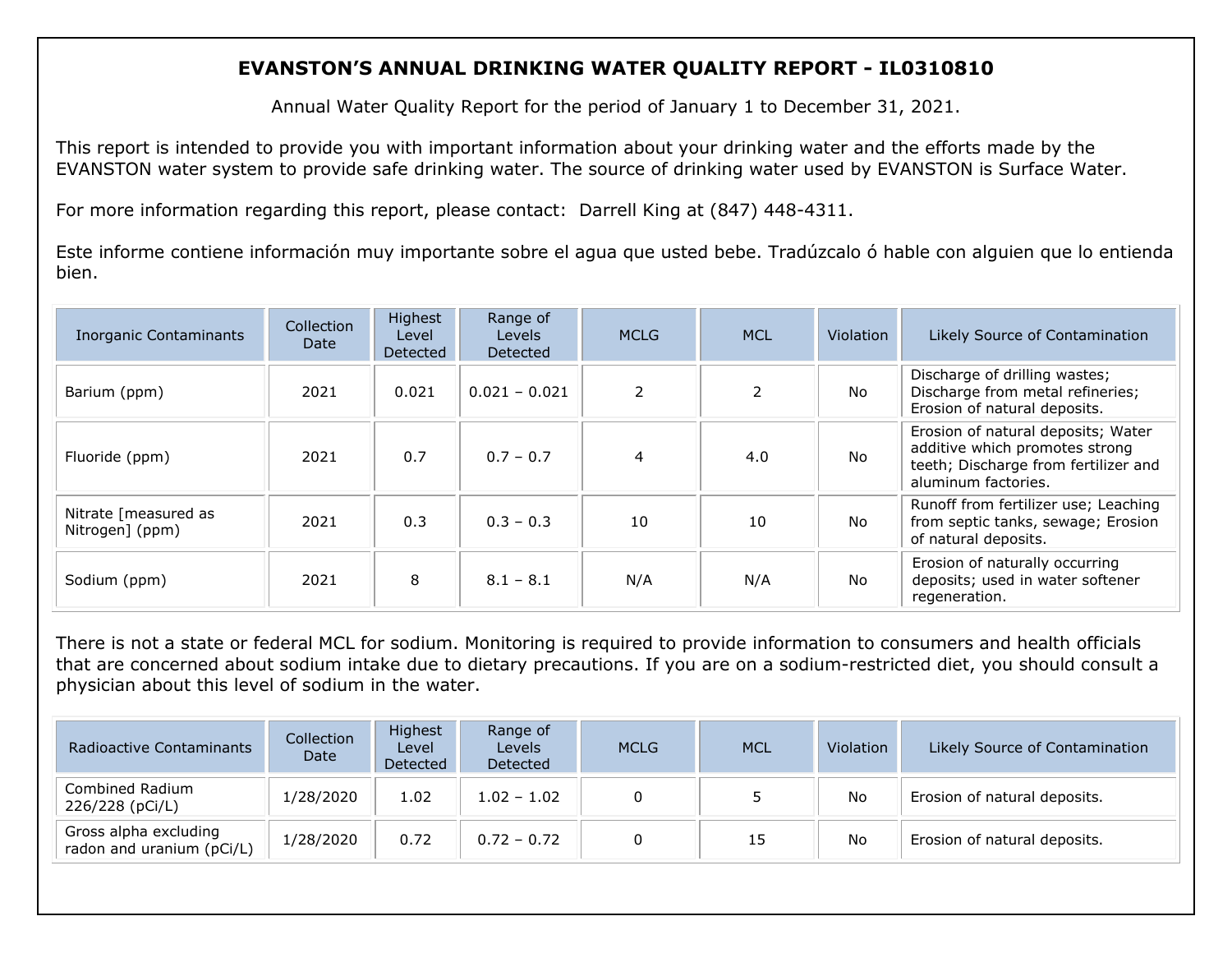| Disinfectants &<br>Disinfection By-Products                  | Collection<br>Date | <b>Highest</b><br>Level<br>Detected | Range of<br>Levels<br>Detected        | <b>MCLG</b> | <b>MCL</b> | <b>Violation</b> | Likely Source of Contamination                |
|--------------------------------------------------------------|--------------------|-------------------------------------|---------------------------------------|-------------|------------|------------------|-----------------------------------------------|
| Haloacetic Acids (HAA5)<br>(ppb)                             | 2021               | 14                                  | $6.4 - 17.9$                          | N/A         | 60         | <b>No</b>        | By-product of drinking water<br>disinfection. |
| <b>Total Trihalomethanes</b><br>$(TTHM)$ (ppb)               | 2021               | 28                                  | $12.7 - 37$                           | N/A         | 80         | <b>No</b>        | By-product of drinking water<br>disinfection. |
| Chlorine (ppm)                                               | 12/31/2021         |                                     | $1 - 1$                               | MRDI $G=4$  | $MRDI = 4$ | <b>No</b>        | Water additive used to control<br>microbes.   |
| Unregulated<br><b>Contaminant Monitoring</b><br>Rule (UCMR4) | Collection<br>Date | Highest<br>Level<br>Detected        | Range of<br><b>Levels</b><br>Detected | <b>MCLG</b> | <b>MCL</b> | <b>Violation</b> | Likely Source of Contamination                |
| Manganese (ppb)                                              | 10/5/2021          | Non-<br>detectable                  | Single<br>sample                      | N/A         | 150        | <b>No</b>        | Erosion of naturally occurring<br>deposits.   |

There is not a federal MCL for manganese.

Note: The state requires monitoring of certain contaminants less than once per year because the concentrations of these contaminants do not change frequently. Therefore, some of this data may be more than one year old.

| Turbidity                      | Limit (Treatment<br>Technique) | Level Detected | Violation | Likely Source of Contamination |
|--------------------------------|--------------------------------|----------------|-----------|--------------------------------|
| Highest single measurement     | 1 NTU                          | $0.17$ NTU     | No        | Soil runoff.                   |
| Lowest monthly % meeting limit | $0.3$ NTU                      | 100%           | No        | Soil runoff.                   |

Information Statement: Turbidity is a measurement of the cloudiness of the water caused by suspended particles. We monitor it because it is a good indicator of water quality and for verifying the effectiveness of our filtration system and disinfectants.

#### **PFAS Information Statement**

In 2021, the Evanston Water Utility was sampled as part of the State of Illinois PFAS Statewide Investigation. Results from this sampling indicated PFAS were detected in our drinking water. PFOA was detected above the health advisory level and PFOS was detected below the health advisory level established by the Illinois EPA. Follow up monitoring is being conducted. Results can be found at [https://www.cityofevanston.org/government/departments/public-works/public-outreach/historical-pfsa-results.](https://www.cityofevanston.org/government/departments/public-works/public-outreach/historical-pfsa-results)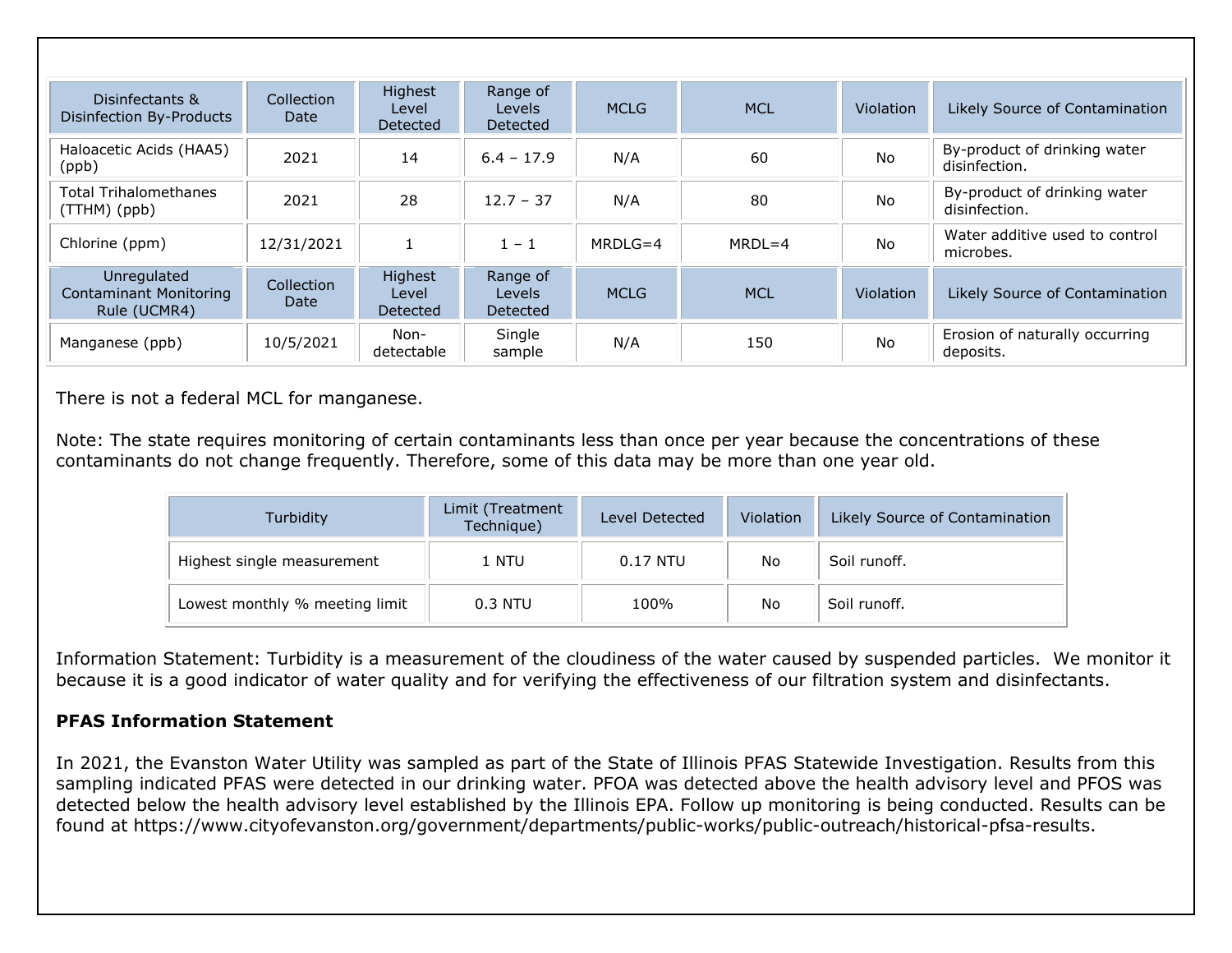For more information about PFAS health advisories, visit [https://www2.illinois.gov/epa/topics/water-quality/pfas/Pages/pfas](https://www2.illinois.gov/epa/topics/water-quality/pfas/Pages/pfas-healthadvisory.aspx)[healthadvisory.aspx.](https://www2.illinois.gov/epa/topics/water-quality/pfas/Pages/pfas-healthadvisory.aspx)

| <b>PFOS</b>                                  | Collection<br>Date | <b>Highest</b><br>Level<br>Detected | Range of<br><b>Levels</b><br><b>Detected</b> | <b>IEPA</b><br>Guidance<br>Level | <b>USEPA</b><br>Guidance<br>Level | <b>Violation</b> | Likely Source of Contamination                                                                                                                                                                  |
|----------------------------------------------|--------------------|-------------------------------------|----------------------------------------------|----------------------------------|-----------------------------------|------------------|-------------------------------------------------------------------------------------------------------------------------------------------------------------------------------------------------|
| Perfluorooctanesulfonic<br>acid (PFOS) (ppt) | 2021               | 2.4                                 | $2.2 - 2.4$                                  | $14.0$ ppt                       | 70.0 ppt                          | <b>No</b>        | Surfactant for fire-fighting foam, mist<br>suppressant for metal-plating baths, grease and<br>water resistance to materials such as textiles,<br>carpets, and paper. Production ceased in 2002. |
| Perfluorooctanoic acid<br>(PFOA) (ppt)       | 2021               | 2.4                                 | $2.2 - 2.4$                                  | $2.0$ ppt                        | 70.0 ppt                          | No               | Surfactant for fire-fighting foam, mist<br>suppressant for metal-plating baths, grease and<br>water resistance to materials such as textiles,<br>carpets, and paper. Production ceased in 2015. |

Additional information about your water:

| <b>Measured Parameter</b>   | Evanston<br>Average | Evanston<br>Minimum | Evanston<br>Maximum |
|-----------------------------|---------------------|---------------------|---------------------|
| $pH (1-14 pH units)$        | 7.6                 | 7.3                 | 7.8                 |
| Hardness (as mg $CaCo3/L$ ) | 137                 | 120                 | 149                 |
| Hardness (gpg)              | 8.0                 | 7.0                 | 8.7                 |
| Alkalinity (ppm)            | 99                  | 74                  | 114                 |
| Raw Water Temperature (°F)  | 53                  | 32                  | 75                  |
| Calcium (ppm)               | 35                  | N/A                 | N/A                 |
| Chloride (ppm)              | 15                  | N/A                 | N/A                 |
| Dissolved Solids (ppm)      | 190                 | N/A                 | N/A                 |
| Magnesium (ppm)             | 12                  | N/A                 | N/A                 |
| Potassium (ppm)             | 1.5                 | N/A                 | N/A                 |
| Aluminum (ppb)              | 130                 | N/A                 | N/A                 |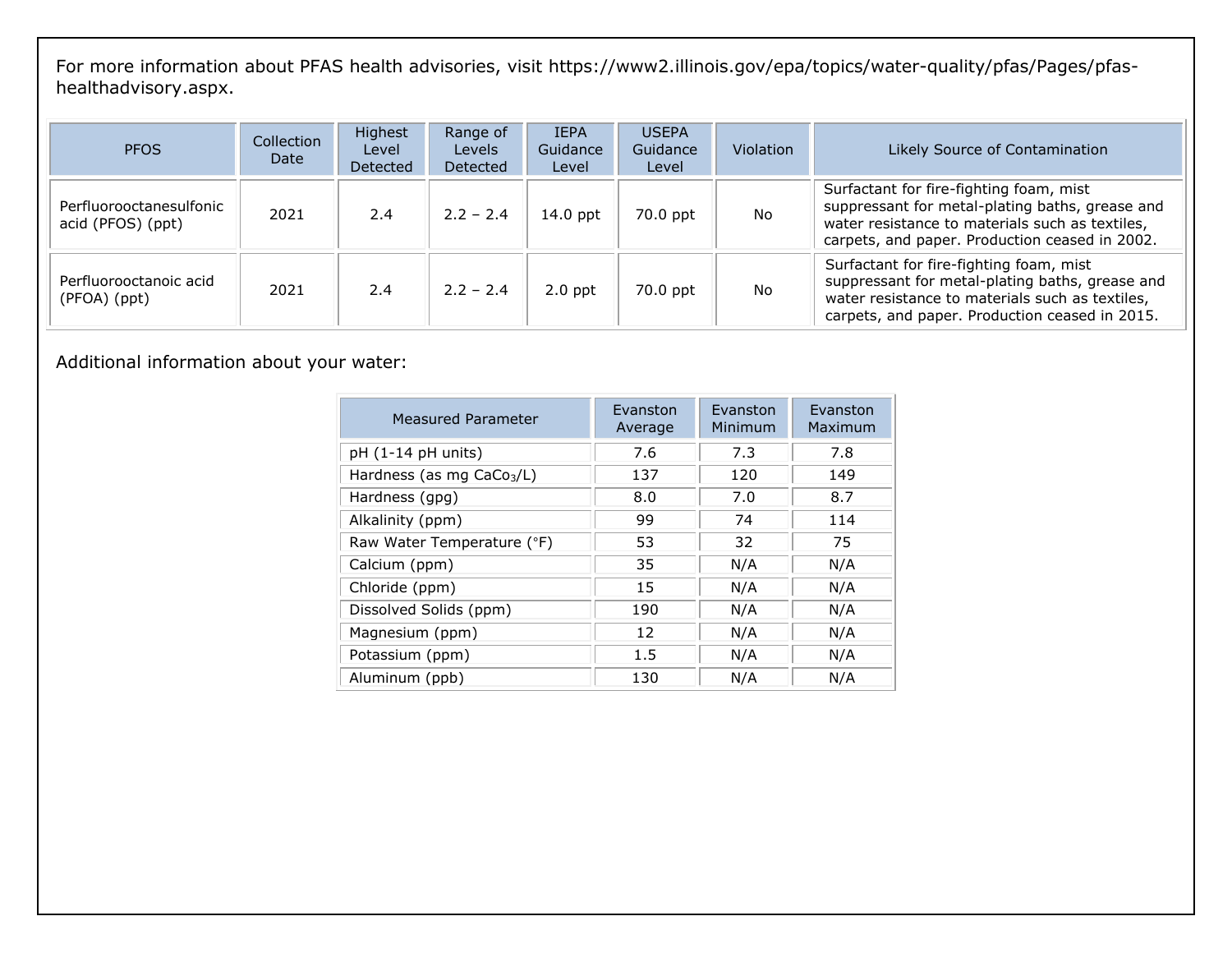## **Call the Department of Public Works at (847) 705-5200**

#### **Signs of Trouble**

Although the water system is designed to operate without problems, occasionally a situation may arise which requires attention.

- If you ever see water bubbling out of the ground or if you notice an unusual amount of water standing in an otherwise dry area, contact the Department of Public Works. These are indications that there may be a water main break.
- The Village is responsible for the main water line that runs in front of your home. The service line runs from the main line to your water meter and is the homeowner's responsibility. If you need to have the water to your home turned off and cannot turn it off at the meter, call us and we will send a Utility Division employee to turn the water off at the house service line in the parkway.
- Water pressure is always kept at an even level. If you have a problem with an individual faucet, it is probably due to a clogged service in the faucet itself. If you are experiencing water pressure problems throughout the house, call us. We will send a service technician to inspect your water meter and to help you identify the source of the problem.

### **Sprinkling Restrictions**

Water can no longer be thought of as an unlimited natural resource. In order to help conserve water during peak-demand summer months, the Village of Palatine has an ordinance prohibiting lawn sprinkling from 12:00 p.m. until 6:00 p.m. from May 15 through September 15 of each year and shall not occur on consecutive days.

#### **Water Conservation Measures**

There are eleven million people in Illinois, each using an average of 160 gallons of water per day. If each of us takes some small steps to use less water, it can make a big difference in conserving this precious natural resource.

- Use as little water as possible when washing your car; use a bucket instead of letting the hose run. Water lawns and gardens early in the morning to minimize water loss from evaporation.
- Turn off water in sinks, showers, and baths when not using them. Repair all leaks immediately. Install a low-flush or air-assisted toilet. Buy water-efficient appliances.
- Install shower restrictors to reduce the amount of water used. Report accidental spills or illegally dumped waste to the Illinois Environmental Protection Agency.

#### **Notice a Funny Taste to the Water?**

Communities that draw on Lake Michigan for their drinking water, which include the majority of the Chicagoland area and its suburbs, have heard complaints from residents that their water has an odd taste which has been described variously as musty, moldy, or earthy. The musty taste is elusive and subtle. One family member will take a sip and make a face, but another will not be able to taste it. And it comes and goes. It may appear in Hammond or Chicago… where the Water Department got more than